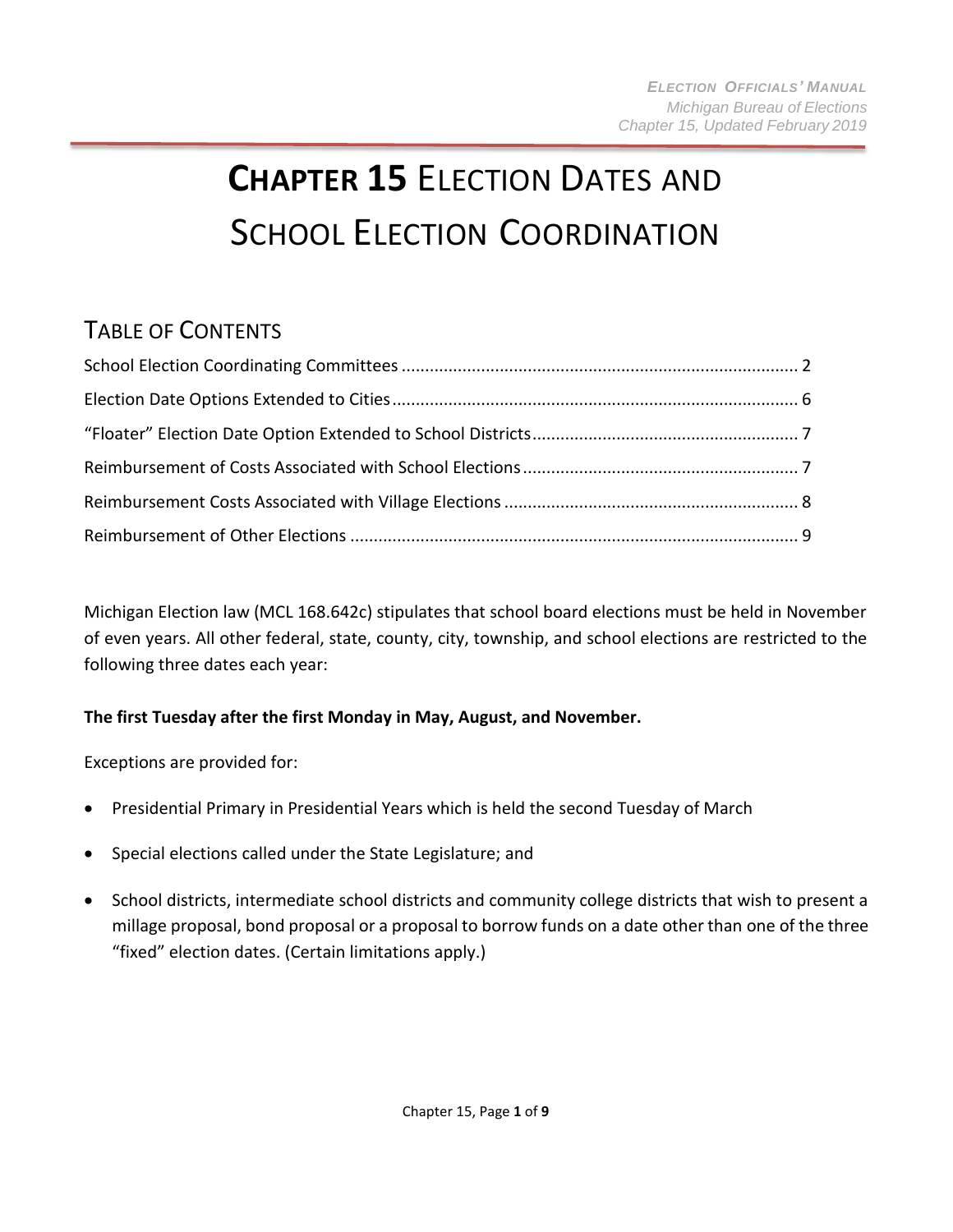## <span id="page-1-0"></span>SCHOOL ELECTION COORDINATION:

**Purpose:** Michigan's county, city, and township clerks are statutorily responsible for the conduct and administration of elections on behalf of their voters in Michigan's school districts. Although Michigan election law now requires that school board elections be held in November of even years, school election coordinating committees must meet, in order to develop an election coordinating plan for conducting all special school district elections that may be held.

**Coordinating Committee Meetings:** Michigan election law, MCL 168.305(1), required all school district "election coordinating committees" to file a report with the Secretary of State in early 2005 which set forth the arrangements made by the members of the committee for the conduct of the school district's elections.

Michigan election law, MCL 168.305(2), requires all school district "election coordinating committees" beginning January 1, 2013 to meet at **4-year intervals** to review and, if necessary, alter the election arrangements set forth in the committee's most recent report. The most recent school election coordinating committee plans were adopted in January 2017.

It merits emphasis that the above referenced report must be submitted for every local school district, intermediate school district and community college district in the state. This *includes* intermediate school districts that elect their board members at meetings as opposed to popular elections. (While the "consolidated elections" legislation did not change the meeting process most intermediate school districts use to elect their board members, the district's "election coordinating committee" must meet to review the arrangements made for the conduct of the district's special elections.)

**Members of School Election Coordinating Committees:** Michigan election law specifies the individuals who must serve on the "election coordinating committees" organized for local school districts, intermediate school districts and community college districts as detailed below:

• If the local school district, intermediate school district or community college district is **wholly contained within a single city or township**, the *clerk of the city or township where the district is located* serves as the district's "election coordinator." The district's "election coordinating committee" comprises the "election coordinator" (i.e., the city or township clerk), the other members of the city or township election commission and the secretary of the school board or his or her designee.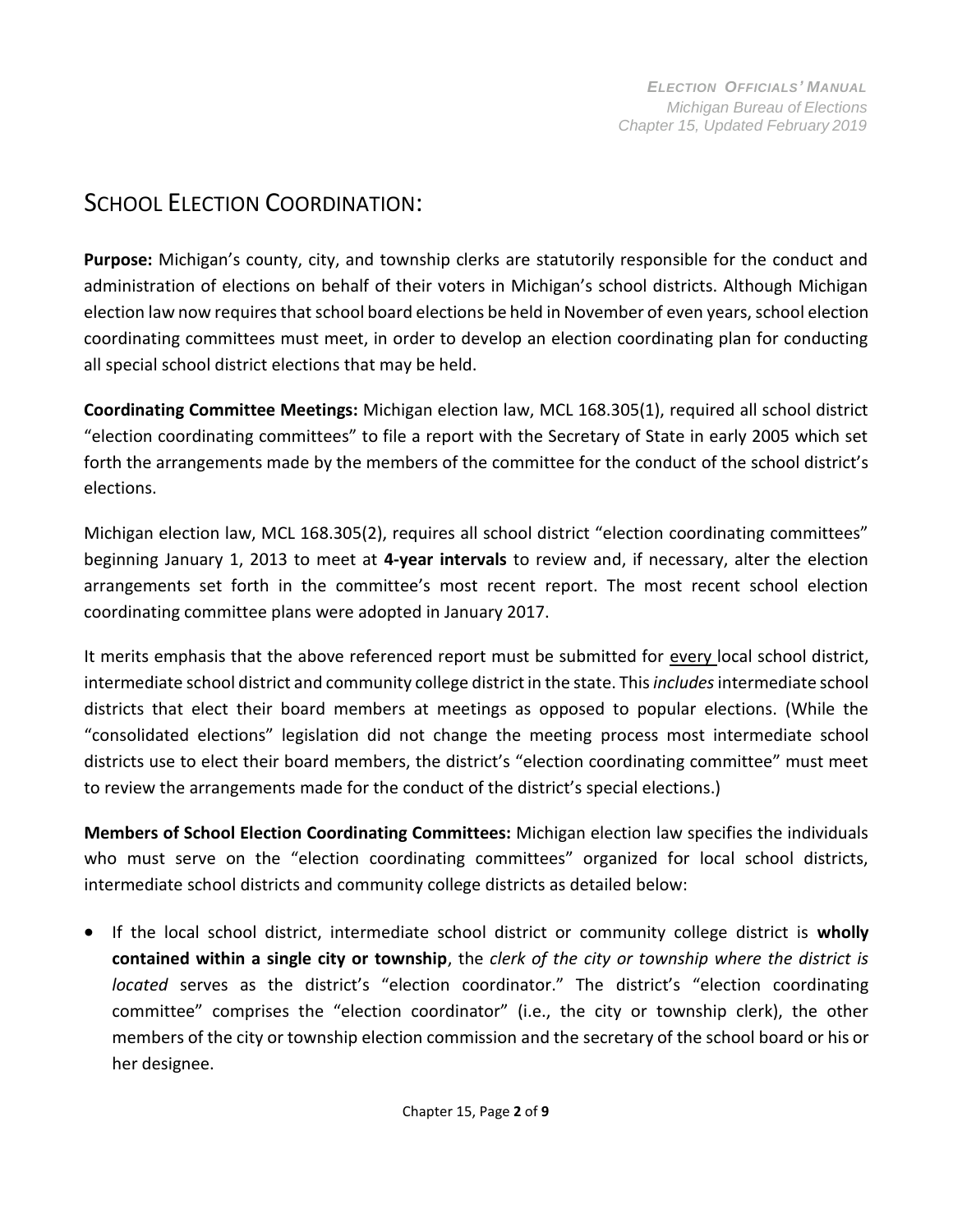- If the local school district, intermediate school district or community college district falls in **more than a single city or township**, the *county clerk* serves as the district's "election coordinator." (If the district falls in more than a single county, the clerk of the county in which the largest number of the district's registered electors reside serves as the district's "election coordinator.") The district's "election coordinating committee" comprisesthe "election coordinator" (i.e., the designated county clerk), the clerk of each city or township in which the school district is located and the secretary of the school board or his or her designee.
- Due to the nature of school district boundary lines, county, city, and township clerks may find they are members of multiple school district election coordinating committees representing their voters who reside in one of the multiple school districts within their jurisdiction.

**\*\*In all cases, the designated "election coordinator" is responsible for chairing any and all meetings conducted by the "election coordinating committee." All meetings of the election coordinating committee are to be held in accordance with the Michigan Open Meetings Act.**

**Organization of School District Election Related Duties:** In an instance where a county clerk is responsible for serving as a school district's "election coordinator," it is important that all members of the "election coordinating committee" have a full understanding of those duties a city or township clerk has a right to assume at the local clerk's option; those duties the county clerk can direct the city or township clerks to perform at the county clerk's discretion; and those duties a city or township clerk can assume under an agreement reached with the county clerk. An explanation is offered below:

- The law provides that the clerk of any city or township that falls in the district can opt to conduct the district's elections in his or her city or township. Clerks making this choice must perform all of the duties associated with the conduct of the district's regular and special elections in his or her city or township. (Such cities and townships are commonly referred to as "**opt in**" jurisdictions.) Before exercising this option, the city or township clerk must consult with the other members of the city council or township board. Such agreements are binding for four years.
- $\bullet$  The law stipulates that the county clerk may direct any city or township clerk in the district to provide voting equipment for the conduct of the district's elections; provide "the list of election inspectors for that city or township"; and notify the school district's electors of precinct and polling place location changes.
- The law stipulates that **the county clerk may delegate all or a portion of his or her school election duties to a city or township clerk with the agreement of the city or township clerk.** Such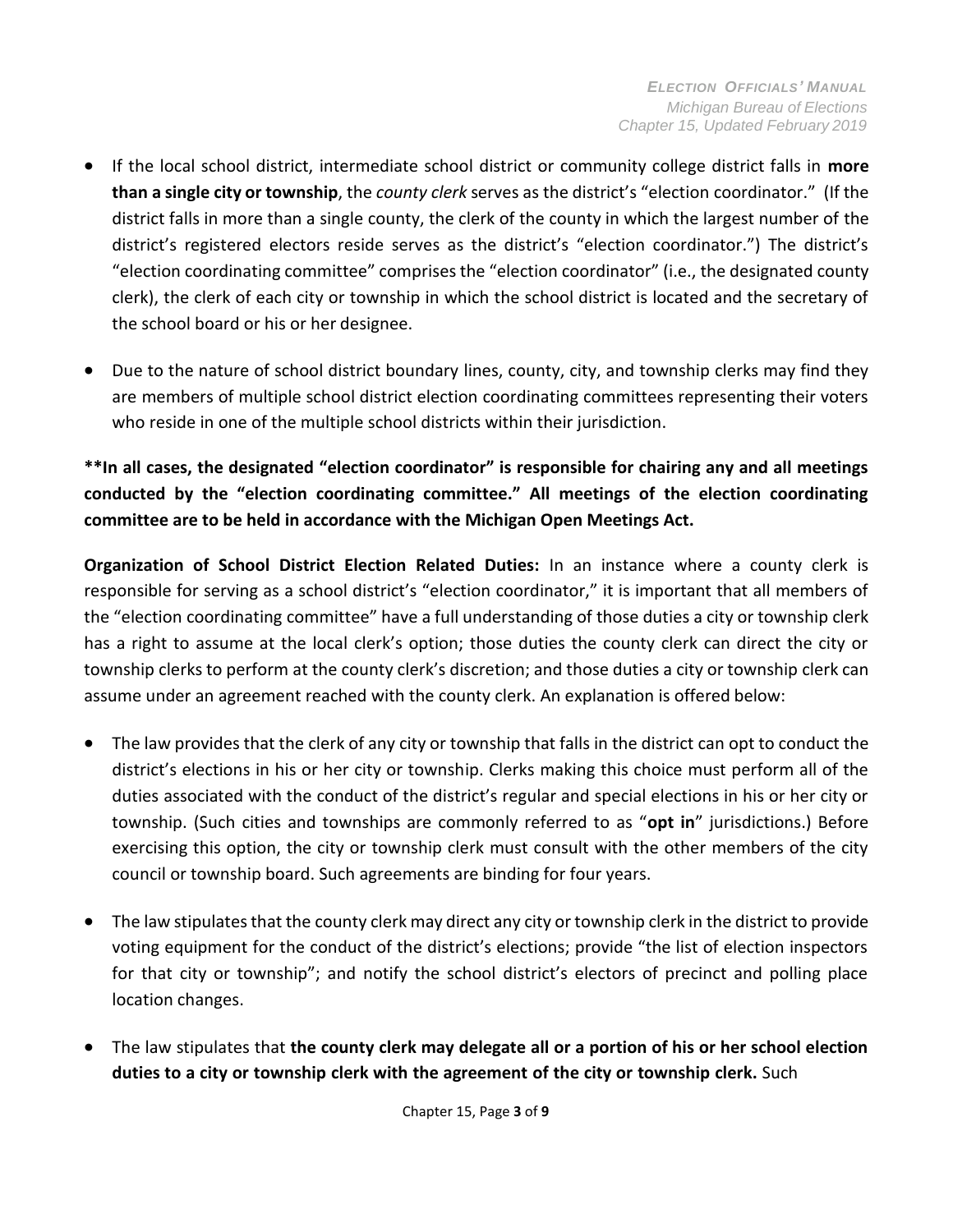arrangements can be used to divide the duties associated with the conduct of the district's elections where the shared responsibility for the duties is deemed the most efficient and practical approach. Such agreements are binding for four years.

**With the passage of Proposal 18-3:** Local jurisdictions may no longer "opt-out" of issuing and receiving absent voter ballots regardless of duties established by coordinating committee plans. Clerks for each jurisdiction with voters in the special school election must now:

- Issue all absent voter ballots, including military and overseas voters, beginning 45 days prior to the election
- Post and notify the BOE of the eight hours the clerk will be open the Saturday and/or Sunday prior to an election
- Be open from 7 a.m. to 8 p.m. on election day to process same day voter registration and issue absent voter ballots to those voters if they choose not to go to the polls.

*Decisions which must be reviewed at school district "election coordinating committee" meetings chaired by county clerks:* In an instance where a county clerk is responsible for serving as a school district's "election coordinator," the members of the "election coordinating committee" must review the following decisions at the January school district "election coordinating committee" meeting:

- **Are there any city or township clerks that wish to "opt in" and conduct the district's elections in his or her city or township?** As noted above, in any instance where a local school district, intermediate school district or community college district falls in more than a single city or township, the clerk of any city or township that falls in the district can opt to conduct the district's elections in his or her city or township.
- **How does the county clerk wish to handle arrangements for the voting equipment needed to conduct the district's elections?** A county clerk required to serve as an "election coordinator" of a local school district, intermediate school district or community college district may direct any city or township clerk in the district to provide voting equipment for the conduct of district's elections.
- **Who is in the best position to handle the following election related duties for the school district: 1) acceptance of candidate filings 2) appointment of election inspectors 3) voting equipment programming and testing 4) ballot proofing 5) publication of required registration and election notices 6) handling QVF related responsibilities (setting up election, production of precinct lists, updating voter history, etc.) 7) setting up the precincts on election day 8) handling election day issues and "troubleshooting" and 9) storing the voted ballots after the election?**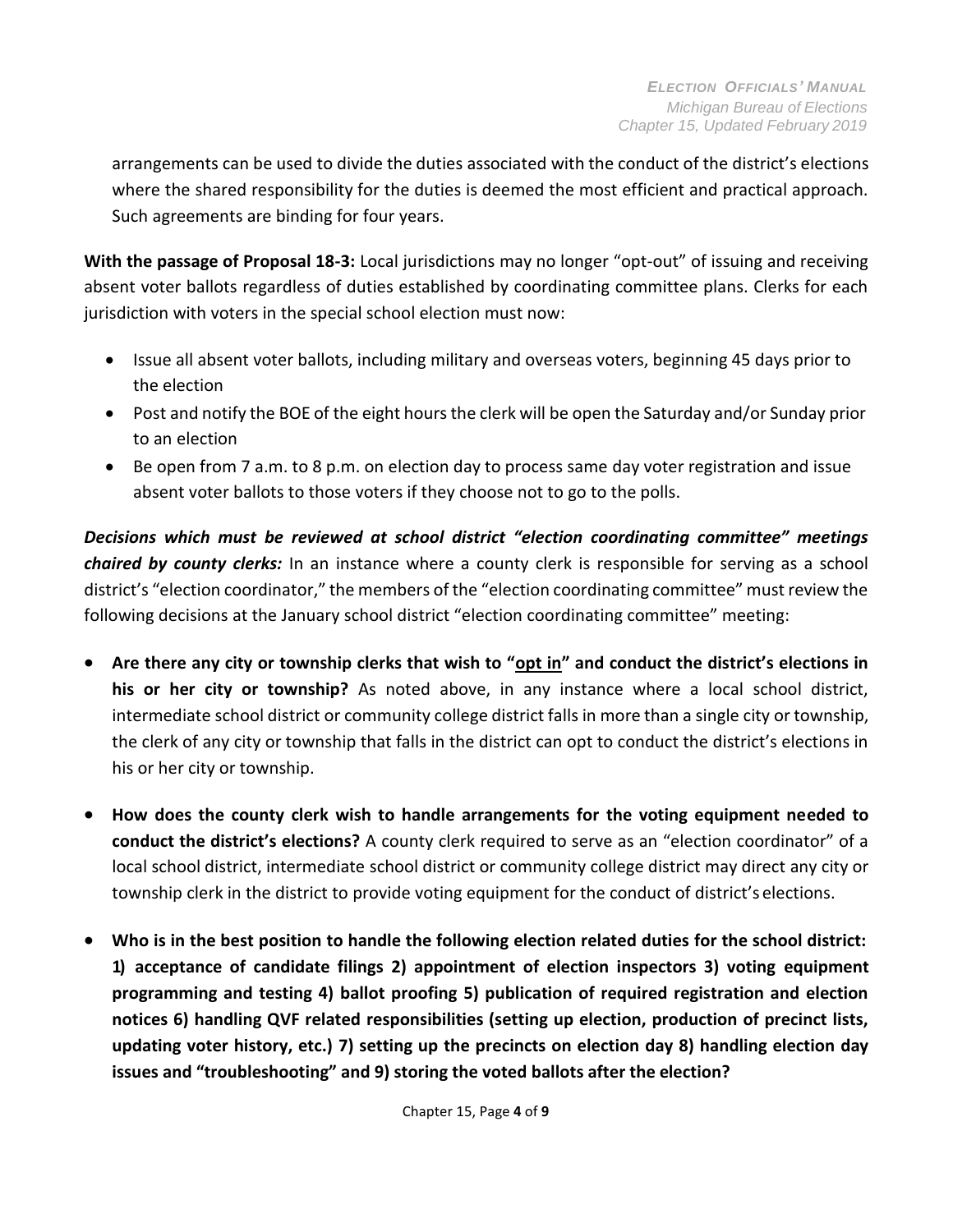A county clerk required to serve as the "election coordinator" of a local school district, intermediate school district or community college district may delegate all or a portion of his or herschool election responsibilities to a city or township clerk with the agreement of the city or township clerk. The law does *not* permit school "election coordinators" the authority to delegate duties associated with the administration of school elections to school board secretaries or school district personnel.

Planning for school district "election coordinating committee" meetings: County clerks, city clerks and township clerks who are required to function as the "school election coordinator" for any local school districts, intermediate school districts or community college districts should plan for the district's election "coordinating committee" meeting which must be conducted in January of the odd numbered year every four years starting January 1, 2013. Actions which can be taken to initiate the planning process include the following:

- Obtain an up-to-date map of the school district which clearly shows the boundaries of the district. (Michigan Department of Technology, Management and Budget's Office of Shared Solutions can serve as a resource.)
- Obtain a list of the election related duties and responsibilities which are currently being performed to administer the school district's elections. In an instance where the county clerk is responsible for serving as the district's "election coordinator," identify those election related duties and responsibilities that are being performed on the county level and those duties and responsibilities that are being performed on the local level.
- Obtain a breakdown of the number of registered voters in the school district by city or township to help determine if a jurisdiction wishes to "opt-in" or if precincts should be consolidated prior to an election.
- Reach out to neighboring County Clerks to obtain contact information of city or township clerks newly elected in their counties that have voters residing in a school district in which you are the election coordinator. All city and township clerks who have voters residing in a school district must be invited to participate in the school election coordinating meeting, regardless if they are city or township clerks of a neighboring county.

**County Clerks Required to Accept Filings and Prepare Ballots for ISD Meetings Convened to Fill ISD Board Positions:** The statutes which govern the conduct of the biennial meetings convened by intermediate school districts to fill their board positions require county clerks to accept the filings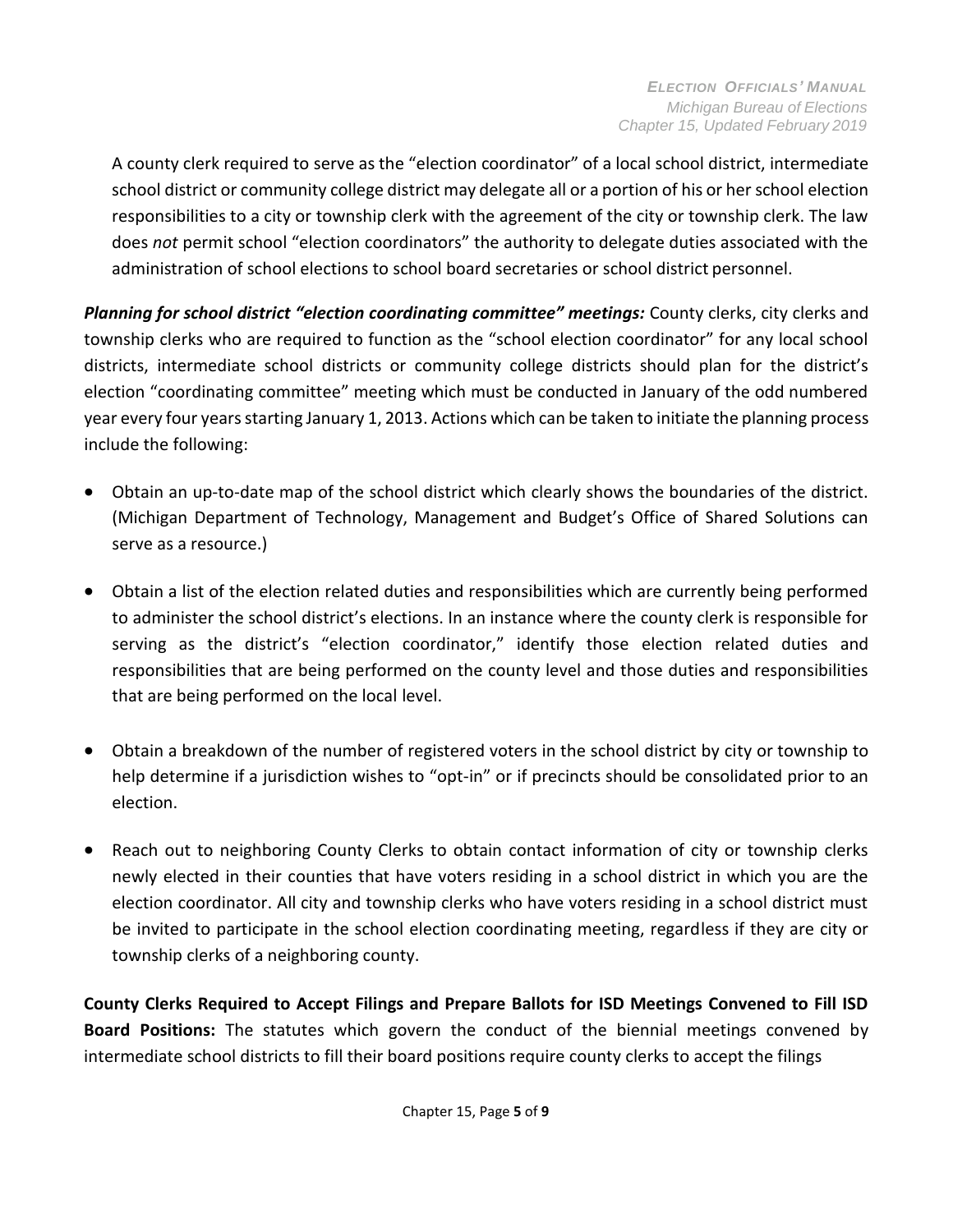submitted for the positions and prepare the ballots needed for the election of the positions. [\(MCL](http://www.legislature.mi.gov/(S(hlz2ip45bj2nh0i10udfleay))/mileg.aspx?page=getObject&objectName=mcl-380-612) [380.612](http://www.legislature.mi.gov/(S(hlz2ip45bj2nh0i10udfleay))/mileg.aspx?page=getObject&objectName=mcl-380-612) and [MCL 380.614\)](http://www.legislature.mi.gov/(S(hlz2ip45bj2nh0i10udfleay))/mileg.aspx?page=getObject&objectName=mcl-380-614)

The duties a county clerk must perform to fill ISD board positions are limited in nature and clearly defined under the law. The duties do not have to be considered or documented by the members of the ISD's "coordinating committee." The Bureau of Elections provides more detailed information to assist County Clerks in this responsibility prior to each meeting election.

<span id="page-5-0"></span>*Date of meeting:* The meeting must be conducted by the ISD on the first Monday in June in every oddnumbered year.

ELECTION DATE OPTIONS EXTENDED TO CITIES: A city that currently fills its elective offices on the odd-year May election date, the even-year May election date or annually on the May election date may choose to conduct its regular elections on the odd-year November election date through the adoption of a resolution. In an instance where a city adopts such a resolution, the date change takes effect "after December 31 of the year in which the resolution is adopted." A city taking such action has no further options for changing its regular election date. (MCL 168.642a (1) as amended under PA 71 of 2005)

A city that currently fills its elective offices on the even-year November election date or annually on the November election date may choose to conduct its regular elections on the odd-year November election date and its primaries(if held) on the odd-year August election date through the adoption of a resolution. A city taking such action has no further options for changing its regular election date. (MCL 168.642a (2) as amended under PA 71 of 2005)

A city that holds its regular election for city offices annually or in the odd year on the November regular election date may change its regular election schedule to the even year general election and the even year primary election through the adoption of a resolution. In an instance where a city adopts such a resolution, the date change takes effect "after December 31 of the year in which the resolution is adopted." A city taking such action has no further options for changing its regular election date. (MCL 168.642a(4) as amended under PA 523 of 2012, effective March 27, 2013).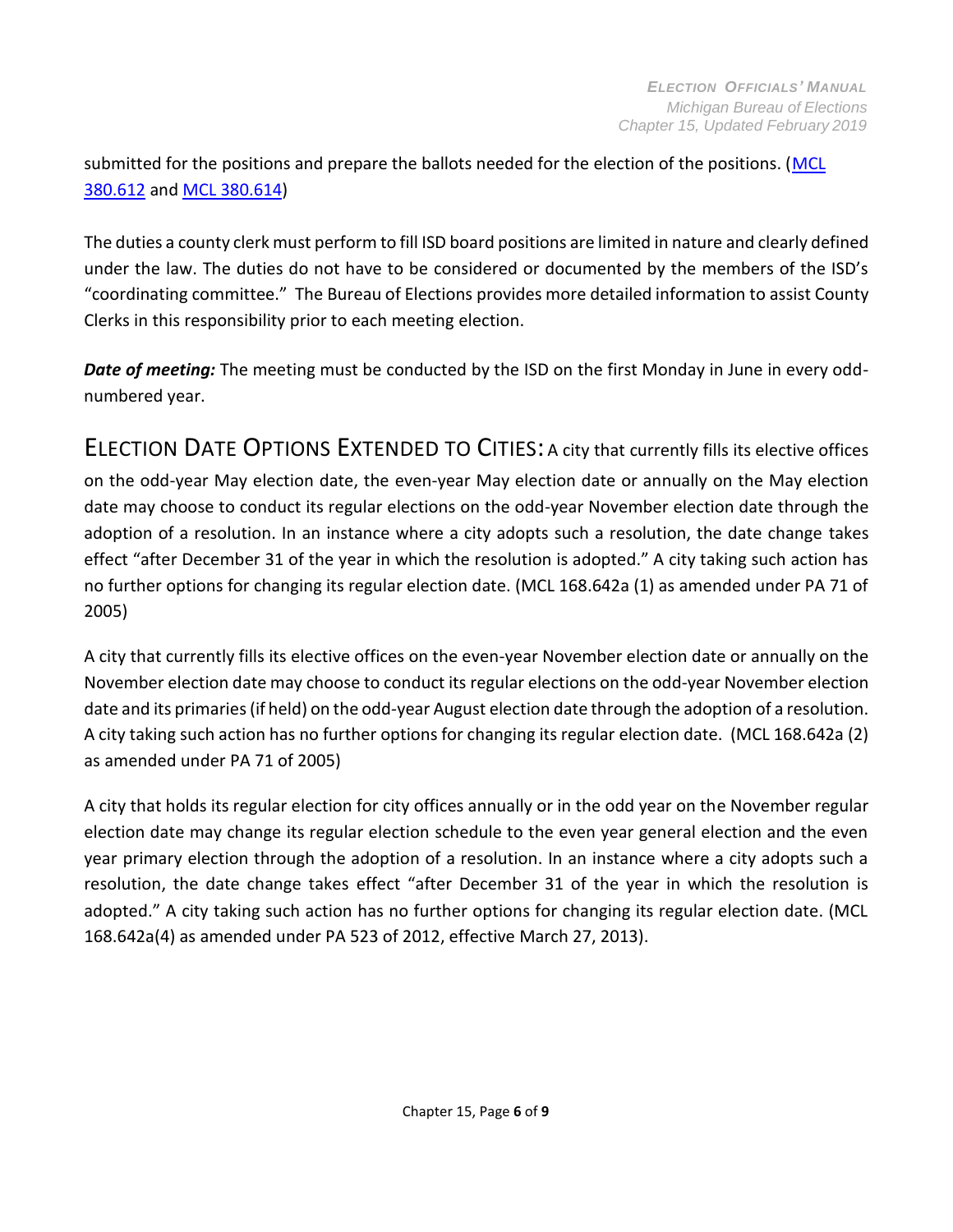#### *Consideration of Election Date Options by City Councils*

The following requirements must be observed:

At least one public hearing must be conducted by a city council prior to considering any of the above referenced election date options for adoption. (MCL 168.642 as amended under PA 233 of 2011)

A "record roll call vote" on the resolution must be conducted. (MCL 168.642 as amended under PA 233 of 2011)

The vote on the resolution may take place at the end of the final public hearing. If the resolution is adopted, a copy of the resolution must be filed with the Secretary of State. (MCL 168.642 as amended under PA 233 of 2011)

# <span id="page-6-0"></span>"FLOATER" ELECTION DATE OPTION EXTENDED TO SCHOOL DISTRICTS: A school

district, intermediate school district or community college district may call a special election to submit a ballot question to "borrow money, increase a millage or establish a bond" if an initiative petition is filed with the county clerk. The special election may be conducted on one of the three fixed election dates or on any Tuesday that falls more than 30 days before or 35 days after one of the three fixed election dates. A district may schedule no more than one special election under the petitioning process each calendar year.

The initiative petition must be filed with the county clerk no later than 4:00 p.m. on the twelfth Tuesday prior to the proposed date of the special election.

The initiative petitions must bear the signatures of at least 3,000 voters who reside within the district or, if a lesser amount, 10% of the district's electors who voted in the last gubernatorial election. Any signatures appearing on the petition which are dated more than 60 days prior to the date the petition is filed with the county clerk are invalid. (MCL 168.641)

### <span id="page-6-1"></span>REIMBURSEMENT OF COSTS ASSOCIATED WITH SCHOOL ELECTIONS: School districts,

intermediate school districts and community college districts are required to reimburse any expenses incurred by a county, city or township when conducting a regular or special election on behalf of the district. If a regular or special school election is held in conjunction with another election conducted by the county or local jurisdictions involved, the school district, intermediate school district or community college district is responsible for any *added costs* attributable to the conduct of the district's regular or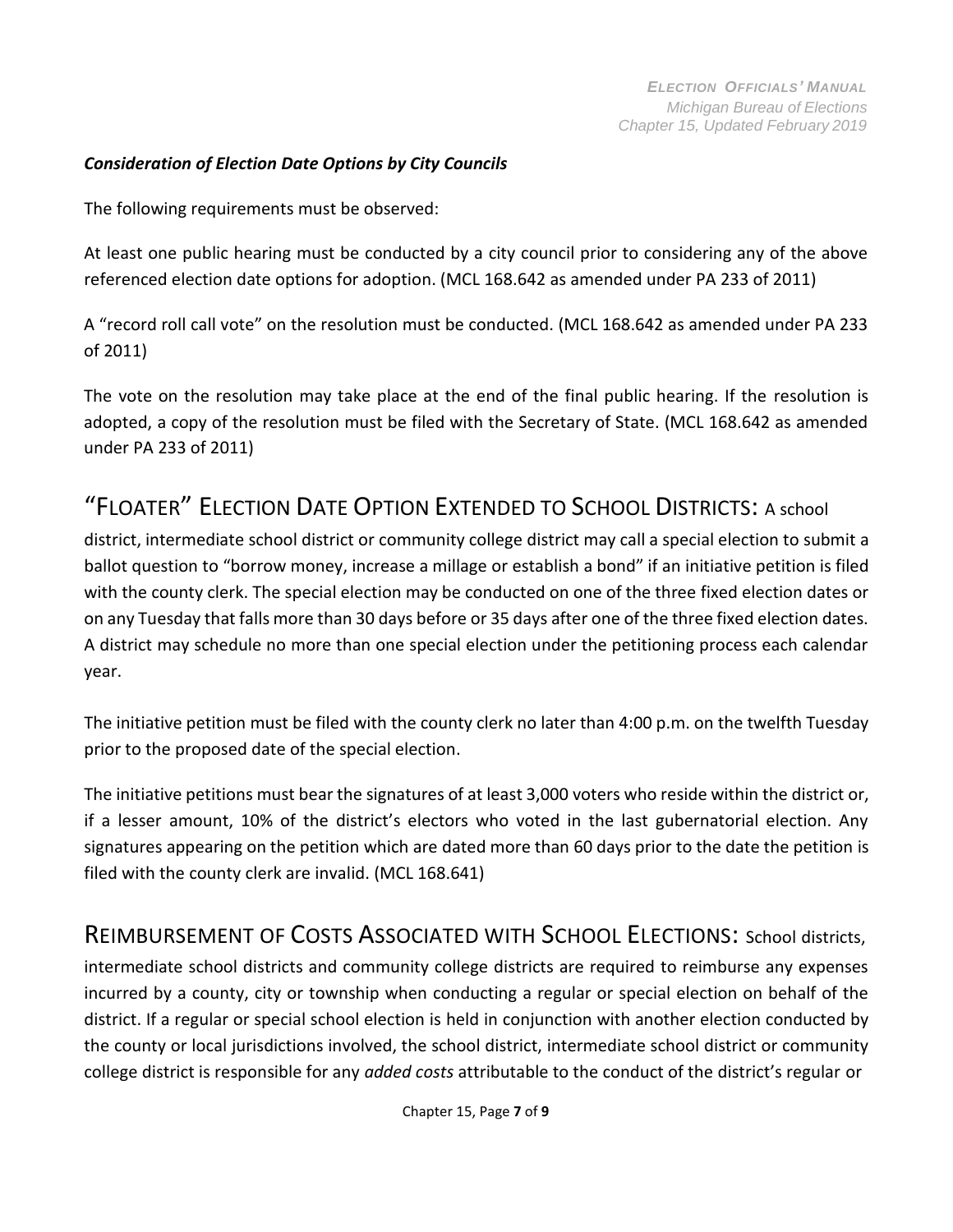special election. If a regular or special school election is *not* held in conjunction with another election conducted by the county or local jurisdictions involved, the district is responsible for 100% of the costs attributable to the conduct of the district's regular or special election (MCL 168.315).

To initiate the reimbursement process, the county and local jurisdictions are required to provide the school board with "a verified account of actual costs" associated with the conduct of the district's regular or special election no later than the 84th day after the date of the election. Upon the receipt of a reimbursement request, the school board must "pay or disapprove all or a portion of the verified account" within 84 days.

Upon the request of a county, city or township, the school board is required to review any disapproved costs with the county, city or township. If an agreement on the disapproved costs cannot be reached, the Secretary of State is responsible for resolving the matter.

County and local jurisdictions must use the cost factors and standards established by the Department of State for the administration of the presidential primary reimbursement program when preparing reimbursement requests for school elections.

## <span id="page-7-0"></span>REIMBURSEMENT COSTS ASSOCIATED WITH SPECIAL VILLAGE ELECTIONS: Villages

are required to reimburse any expenses incurred by a township when conducting a special election on behalf of the village. If a regular village election is held in conjunction with another election conducted by the township, the village isresponsible for paying the township a proportionate share of the expenses involved.

Given the above, in the event a village requires a special election on a date other than the November general election, the village must reimburse the township or townships in which the village is located a proportionate share of the election related expenses incurred by the township(s) including labor costs, rental charges, custodial fees, etc. When determining the village election costs, the following standards are recommended:

- In any precinct where 100% of the registered voters reside in the village, the village is responsible for 50% of the precinct management costs.
- In any precinct where less than 100% of the registered voters reside in the village, the village is responsible for 50% ofthe precinct management costs attributable to the village voters. For example,